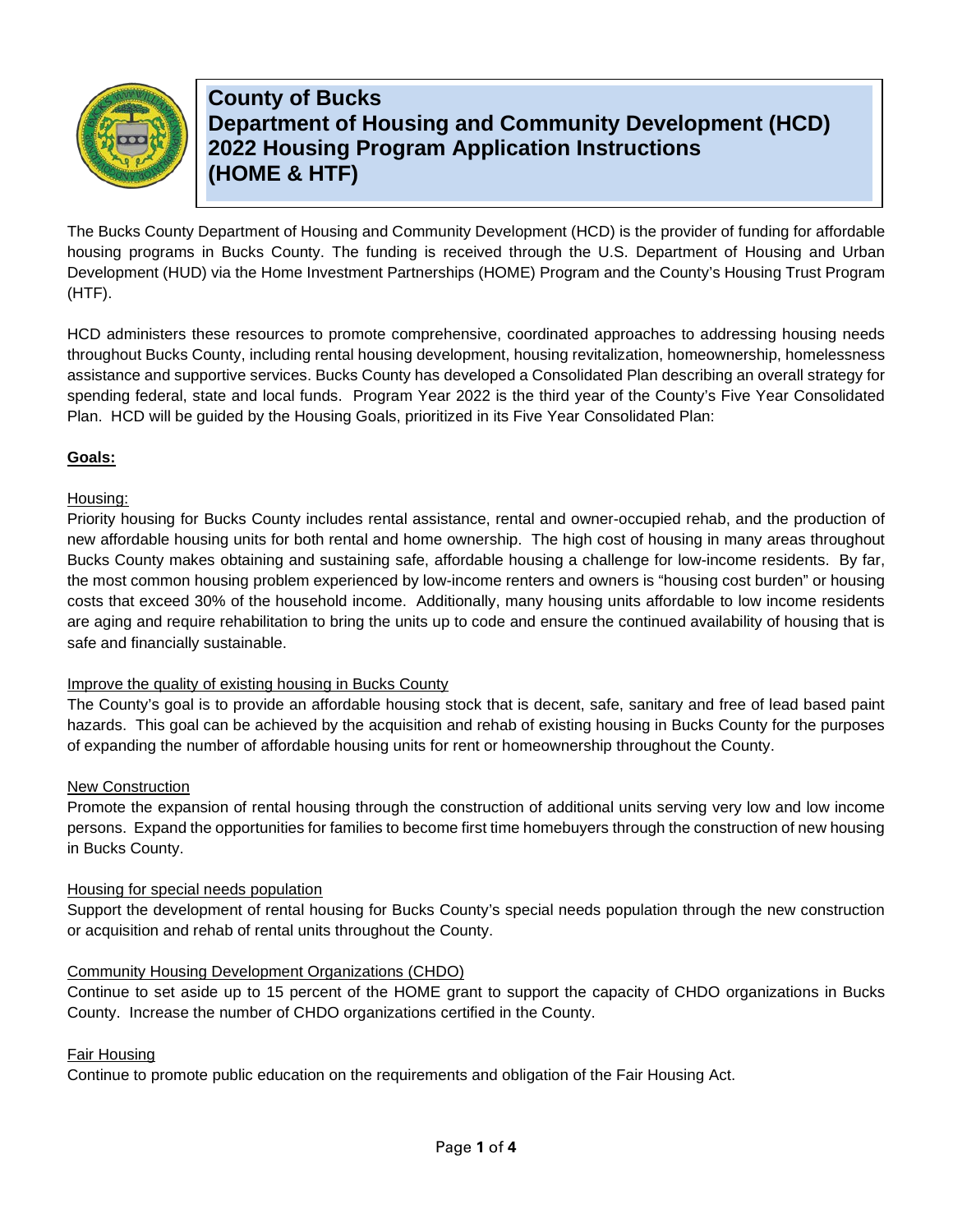Through this application process, HCD is requesting all applicants examine their approach in meeting the above goals. HCD encourages a comprehensive approach and will support activities that integrate all available resources.

NOTE: HCD has a primary goal to provide safe, affordable housing. All applications must be a HOME eligible activity to ensure the County will meet the HUD matching requirements of the HOME program. Applications which cannot demonstrate all these requirements, may not be considered for funding.

For additional information about the HOME Program requirements visit the HUD Exchange at: <https://www.hudexchange.info/programs/home/>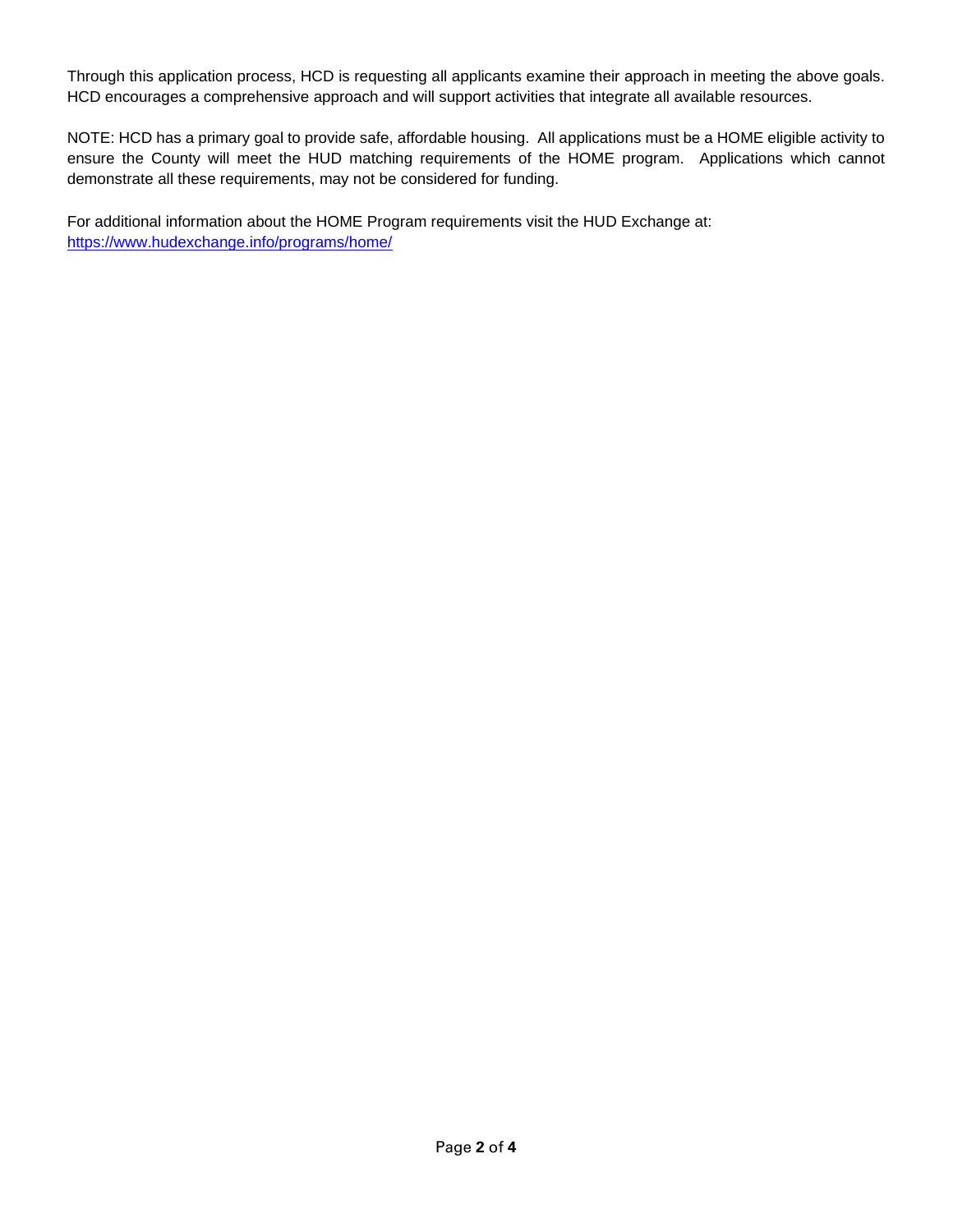# **PART I: Application Instructions**

### **Eligible Applicants**

Applications for funding may be submitted by:

- **- Public agencies**
- **- Non-profits**
- **- For-profit housing organizations**

Projects located in areas of racial, ethnic or Low-Moderate Income (LMI) concentrations are not a high priority.

# **Review Process**

Staff will review each funding application as it relates to applicable federal regulations, HOME program eligibility and funding criteria. Applications will be evaluated based on the following criteria:

- **Application Completeness;**
- **Evidence of project ready to proceed;**
- **The project must be a HOME and HTF eligible activity;**
- **Rental projects that involve collaborations with advocacy organizations where there is a written affirmative marketing plan that describes outreach measures to members of the protected classes**;
- **Extent to which County and HUD goals and priorities are met;**
- **Agency capacity and experience;**
- Leveraging and documentation of funds/other sources of funds/matching funds;
- **Subsidy Layering Review;**
- **Past and current performance and amount of County funds received to date;**
- **New Construction - project schedule, site control, community support and zoning approvals;**
- **Activities that affirmatively further fair housing;**
- **Participation in County Housing planning;**
- **Housing project located near public transportation hubs;**
- **Housing project located near employment centers;**

All funding recipients will be required to execute a commitment letter or a loan agreement with Bucks County within six months of the program year start date which is July 1st, unless extenuating circumstances are documented. The letter or agreement will serve as a contract between the County and the applicant and will define the responsibilities of the respective parties. Please note the amount of funding approved will be secured by a recorded mortgage for a minimum of the period of affordability, required by the HOME Program.

**Project costs incurred will not be reimbursed prior to the execution of the agreement or before the Release of Funds is issued as required under the environmental review process.**

# **Common factors for approval**

Several factors are considered when considering the relative merits of applications. They include:

*Capacity –* addresses the extent to which the applicant has the organizational resources necessary to successfully implement the proposed activities in a timely manner. Such resources include a staff of sufficient size, possessing knowledge, and experience in the proposed activities. In cases where the applicant will utilize personnel *not* considered staff of the organization, the applicant may be asked to demonstrate timely and easy access to qualified experts and/or professionals. In cases where the applicant previously received funding, past experience will be evaluated in terms of the applicant's ability to achieve measurable progress in implementing its most recent grant awards.

*Needs/Extent of the Problem –* refers to the extent in which there is an urgent need for funding the proposed activities to address a documented need in the community. Applicants should focus on demonstrating the extent of the problem in the geographical area that will be targeted by the project or program. The need should be relevant to the intent of the proposed activities and documented using sound and reliable data wherever possible. Where firm statistical data is not available for the target area other means of documenting need are acceptable. Wherever possible, applicants are required to link the documentation of need to the needs and data identified in its current Consolidated Plan.